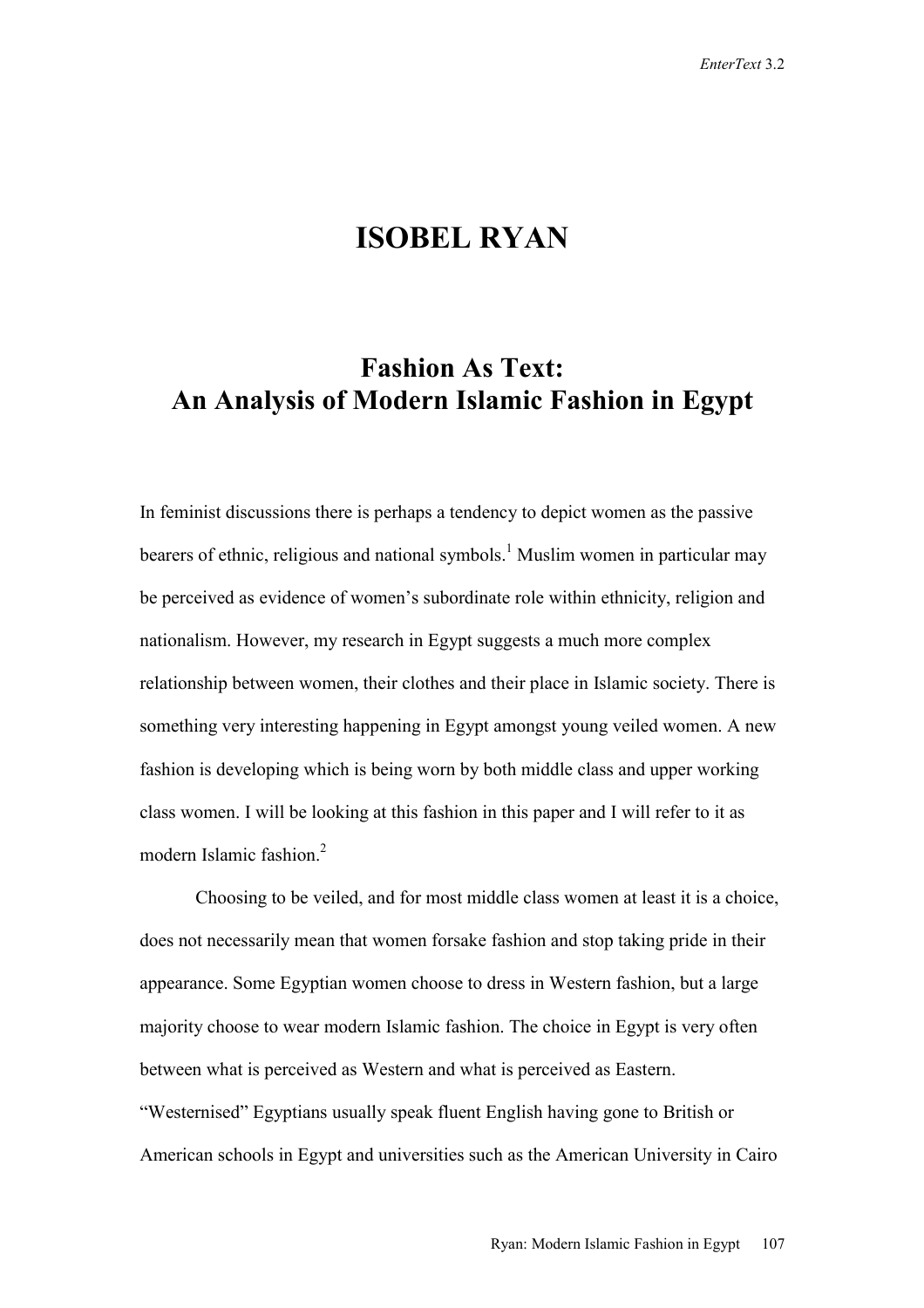(AUC). They are usually middle or upper class with a high disposable income. Those wearing Islamic fashions have often come through Egyptian schools and go on to Egyptian state universities. What is ironic, however, is that although Westernised Egyptians are often assumed to have much more freedom than those Egyptians who are not Westernised, and who may speak little or no English, I hope to show in this paper that this is not strictly speaking the case, at least when it comes to fashion. Fashions do not just affect the surface of the body, however. I argue that the choice of fashions can lead to sometimes quite drastic measures being taken to alter the body itself and thereby adhere to Western concepts of beauty and attractiveness.

A young veiled Muslim woman can wear almost anything, no matter how exotic, colourful or "bazaar" as long as the requirements of modesty attendant on being veiled are met.<sup>3</sup> She can wear Eastern or Western clothes or any combination of the two. She can wear potentially suggestive or revealing clothes as long as there is a garment showing underneath. Since El Guindi wrote her article "Veiling Infitah" changes have taken place amongst young Egyptian women wearing Islamic dress. El Guindi isolated three main stages in the veiling process: the wearing of the *bonnet*, the more substantial veil called *al khimar* and the accompanying loose gown *al-gilbab,* and finally the additional face cover or *al niqab*. Huge developments have taken place in the *al khimar* category however, with a whole Islamic fashion emerging.

A trip to places such as Attaba<sup>4</sup> that cater exclusively for the tastes of more traditional, and usually veiled, young Egyptian women will show just how extraordinary the Egyptian fashion designs are. When the aim of clothing is to conceal, the designer has a lot more fabric in hand: layers and layers of lace and panelling, light weight chiffon or nylon waist-coats, scarves and wraps of all kinds,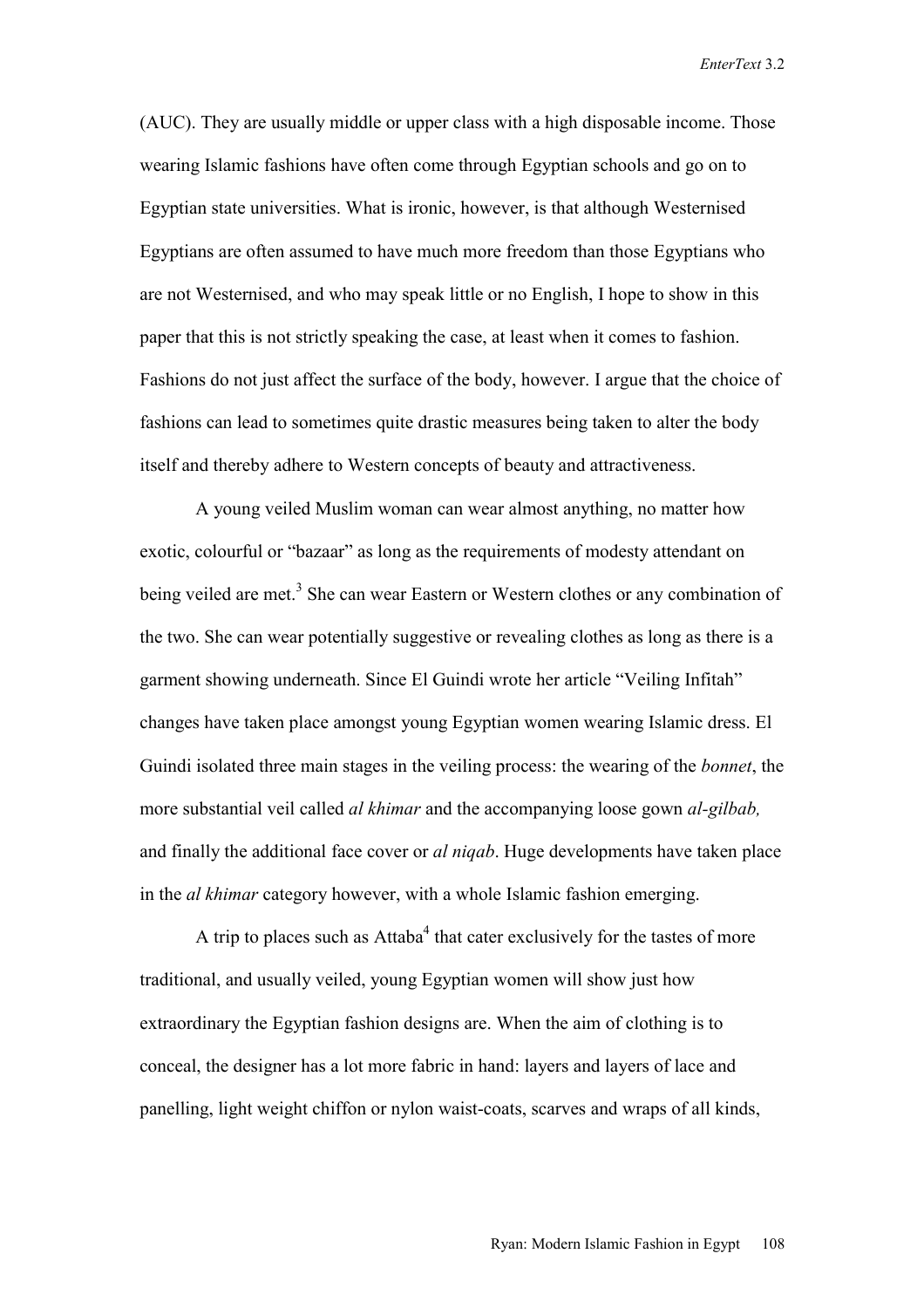give the designer's virtuosity free reign. A detailed description of some of these designs will be given later. These are the styles that I term modern Islamic fashion.

On the other hand, a young middle-class woman following Western fashion exclusively will find herself almost always wearing the same styles, in the same colours.5 The risk of appearing gaudy is too great for her to take chances with creativity. These women whilst they can wear tight-fitting clothes, and occasionally low-cut tops, will almost always wear black. So the idea of a *baladi*<sup>6</sup> woman feeling that black is a suitable colour for her to wear in public seems to have found its way into the middle classes also. Paradoxically, in their bid to be Western and free, many young people in Egypt are restricting themselves at every level of fashion. It is also clear that modern Islamic fashion transcends class. If a woman is veiled she will tend to follow modern Islamic fashion no matter what social class she comes from. The quality of the materials used in her clothes will of course be higher than those worn by working-class or lower middle-class women. Westernised clothes will generally not be worn by working-class or lower middle-class women, but men from these classes will often wear jeans and a T-shirt. Even very poor men will often be quite Westernised in their dress, but their wives will wear either traditional clothes (the *gallabaya,* for example) or follow modern Islamic fashion.

What is the significance of these choices regarding dress on the part of the young Egyptian women? What statement is being made when a woman chooses to be either veiled or unveiled, Western or Eastern, or both or neither? What statement is being made when a woman chooses to dress in the full  $hijab<sup>7</sup>$  and thereby refuses to reveal anything at all about her identity or what she may be wearing underneath the exterior coverings?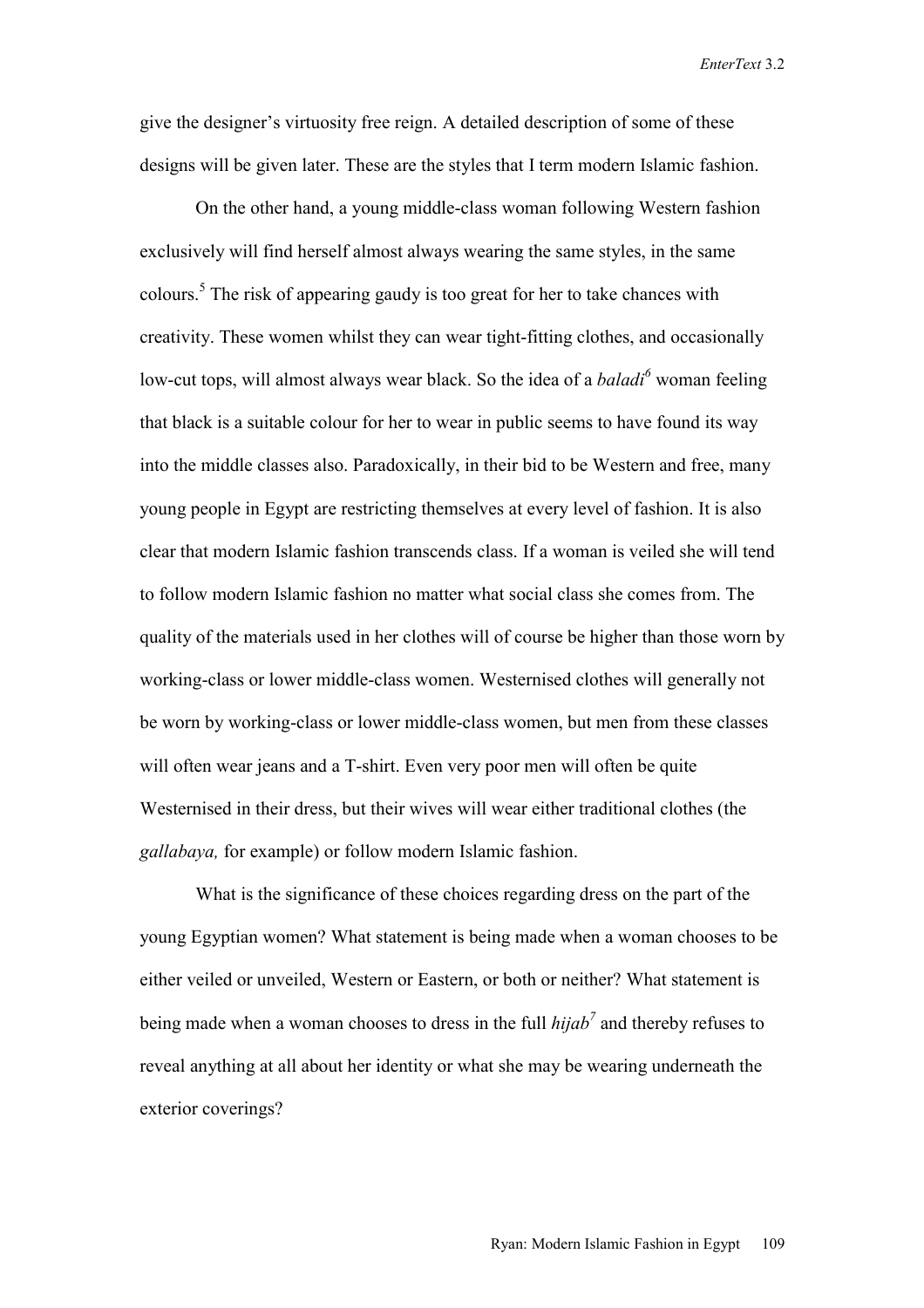In this article, I will look at the possibility of seeing the choice and combination of clothes as a form of expression on the part of the wearer comparable to self-expression in a written text. The wearer expresses a message about herself, who she is and how she wants others to see her, based on her clothes. In Western society, we often reject the idea that clothes are important in judging someone's social status or position. We may even consciously work against this idea and strive to escape categorisation on the basis of clothing or accessories. Think of the college professor who insists on wearing jeans, the cool young medical doctor who will not wear a suit. We seem to make a point whenever we can get away with it of not being judged from the outside or purposely confusing the onlooker in our bid to be accepted on our own terms. This is not the case in Egypt. Here there is no attempt to deny that people are judged, firstly, and secondly that they are judged primarily on appearances. In Egyptian society, people do not hesitate to rank others as belonging to a high standard or a low standard. There is no apology given for blatant class distinction. Very often, in the case of unknown people in any situation, the basis for the distinction will be the way the person is dressed: the choice between Western or Eastern clothes is crucial.<sup>8</sup> Depending on the quality of the clothes and the overall impression made by the individual, which of course also includes behaviour and speech generally, the person will be quickly categorised and, depending on which socio-economic class s/he fits into in the eyes of the interlocutor, will be treated as befits his/her rank.

Whilst general behaviour and speech are, of course, very important factors in assigning social rank in Egypt, I am predominantly interested in clothing and fashion and will not concentrate on those two factors here.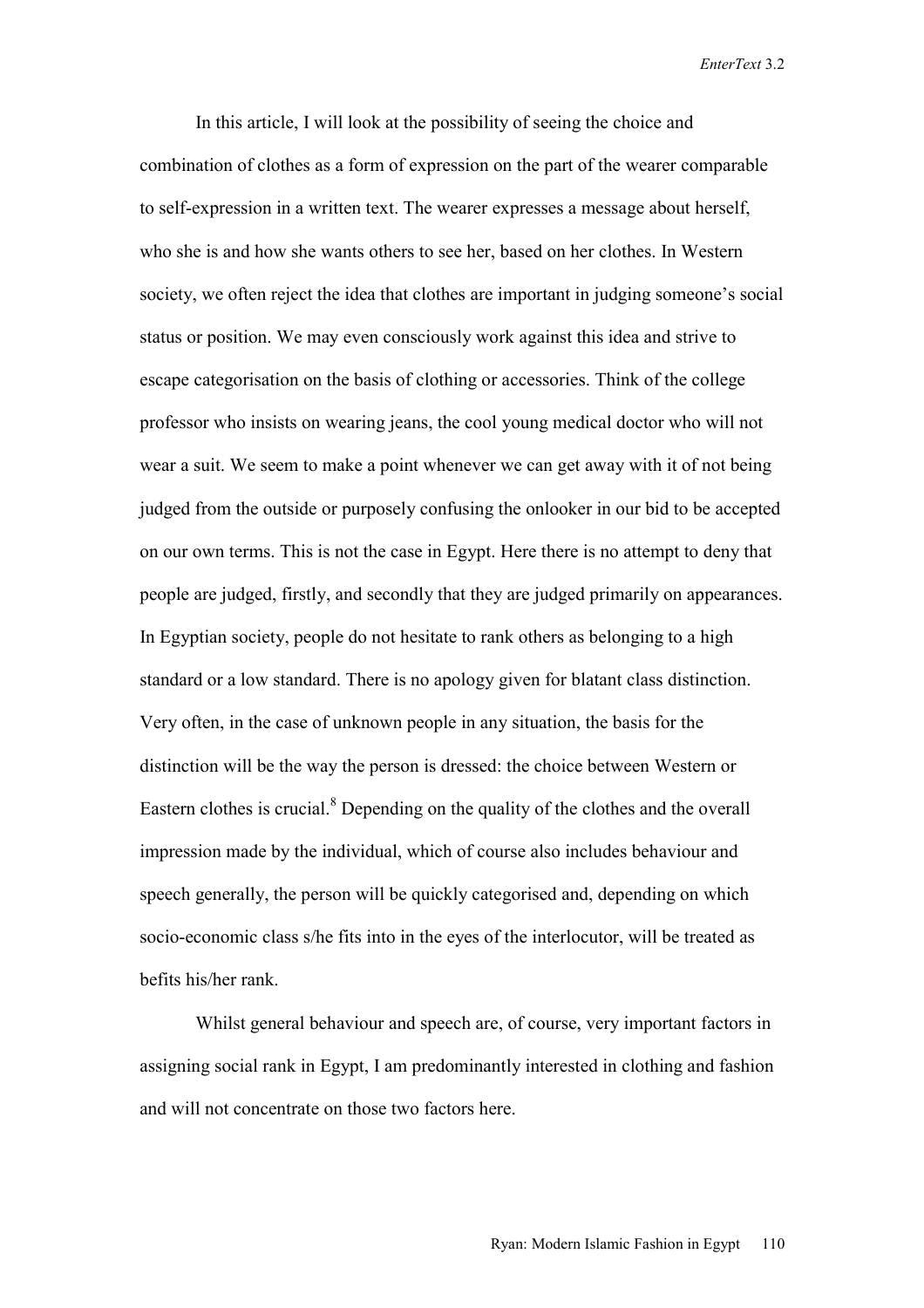So what is this modern Islamic dress that I have been referring to and how does it differ from what has rapidly become an almost universally uniform code of dress among young people all over the world? Based on the imperative of modesty, modern Islamic fashion is characterised by two main features: colour and movement. Bright, rich colours are given free reign—yellows, oranges, reds and virtually every available colour along with white, gold and, of course, black—but black used in a much more sensual manner than is customary among young women wearing Western styles. Movement, because of the many layers, and the loose fit of most of these clothes, is built into the designs. A woman wearing modern Islamic fashions is often a figure floating in colour, and while no rules of modesty are being broken, it is easy to understand her appeal to would-be admirers who will turn and watch her pass.

Most often we find young veiled women wearing long skirts, either loosefitting or slim fitting with a loose blouse worn over the skirt. The blouse moves in response to any draught or movement on the part of the wearer and floats about. Arlene MacLeod in *Accommodating Protest* categorises skirts and blouses as Western dress.<sup>9</sup> I would rather see the Egyptian use of skirts and blouses as a distinct development in fashion, however, as the blouse is usually worn outside the skirt and the overall effect is markedly different from Western styles. When "dressing up" a particular favourite seems to be the pinafore, in any fabric—cotton, nylon, denim worn with a long sleeved T-shirt underneath. This combination in particular is usually tight-fitting on top and loose-fitting from the hips down. During the winter, tightfitting leggings (or stretch pants) are often worn underneath a long flowing shirt or blouse. How tightly clothes fit does not seem to be a major concern as long as arms and legs are covered. Toes and feet showing through sandals are also not a problem and a veiled woman can wear nail varnish on her toenails without censure. The veil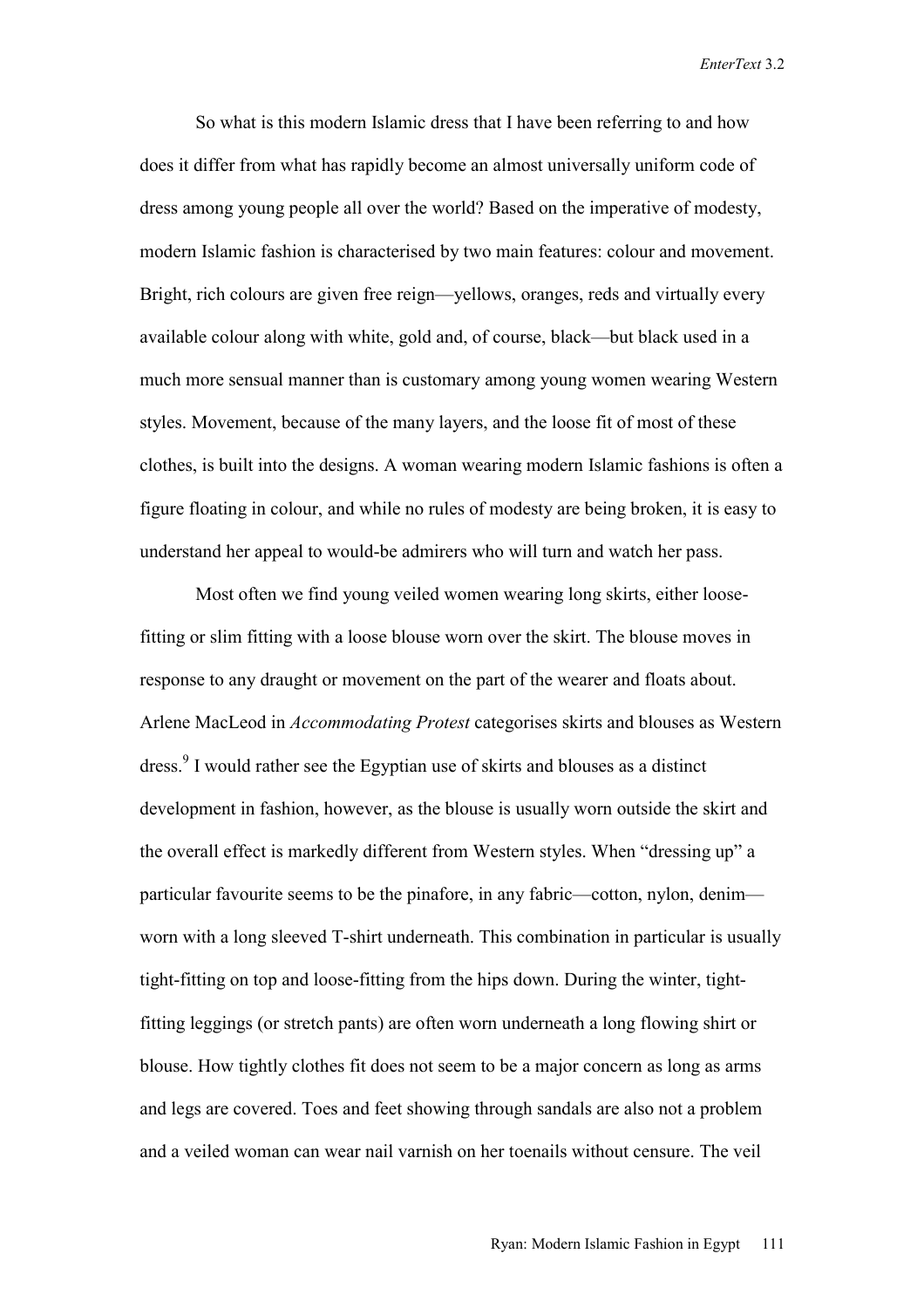also has been modified to suit any combination of colours. Non-representational patterns can add considerably to the general effect of the outfit. Far from being restricted by constraints of religion and/or custom, many young Egyptians have used these features to their own advantage. There is certainly no austerity or oppression evident in the appearance of the majority of young Muslim women in Egypt. The most remarkable compromise regarding the veil I have observed in Cairo was the appearance of one young girl in the public park in Tahrir Square who was wearing a baseball hat on top of the veil. Such a combination of Eastern and Western styles is unusual. The veil is most often seen as a rejection of Western values.<sup>10</sup> Wearing something over the veil is not that uncommon, though. At graduation ceremonies, veiled women also wear the mortar-board on top of the veil.

Fashion can be seen as a statement of liberation: the miniskirt, the high heels, the tight leggings: that is, if we interpret liberation to mean the freedom to expose the body. In Egypt the desire to expose is often seen in young women belonging to the middle and upper classes. These women are not necessarily "liberated" in a Western sense. They live at home with their parents, they are economically dependent and often have a fiancé chosen for them. Exposure for them is more a statement of being Westernised, the implication being that they are thus modern and educated. Morality, however, must always appear to be traditional. Exposure is not a statement of sexual liberation. For these young women, then, the relation with clothes is very complex, for it depends on the ability of the onlooker, the people in the street, to correctly interpret what is behind this dress code. Social class indicators such as the mobile phone, expensive accessories and well applied make-up are vital. When morally unsure, money will determine in the final analysis.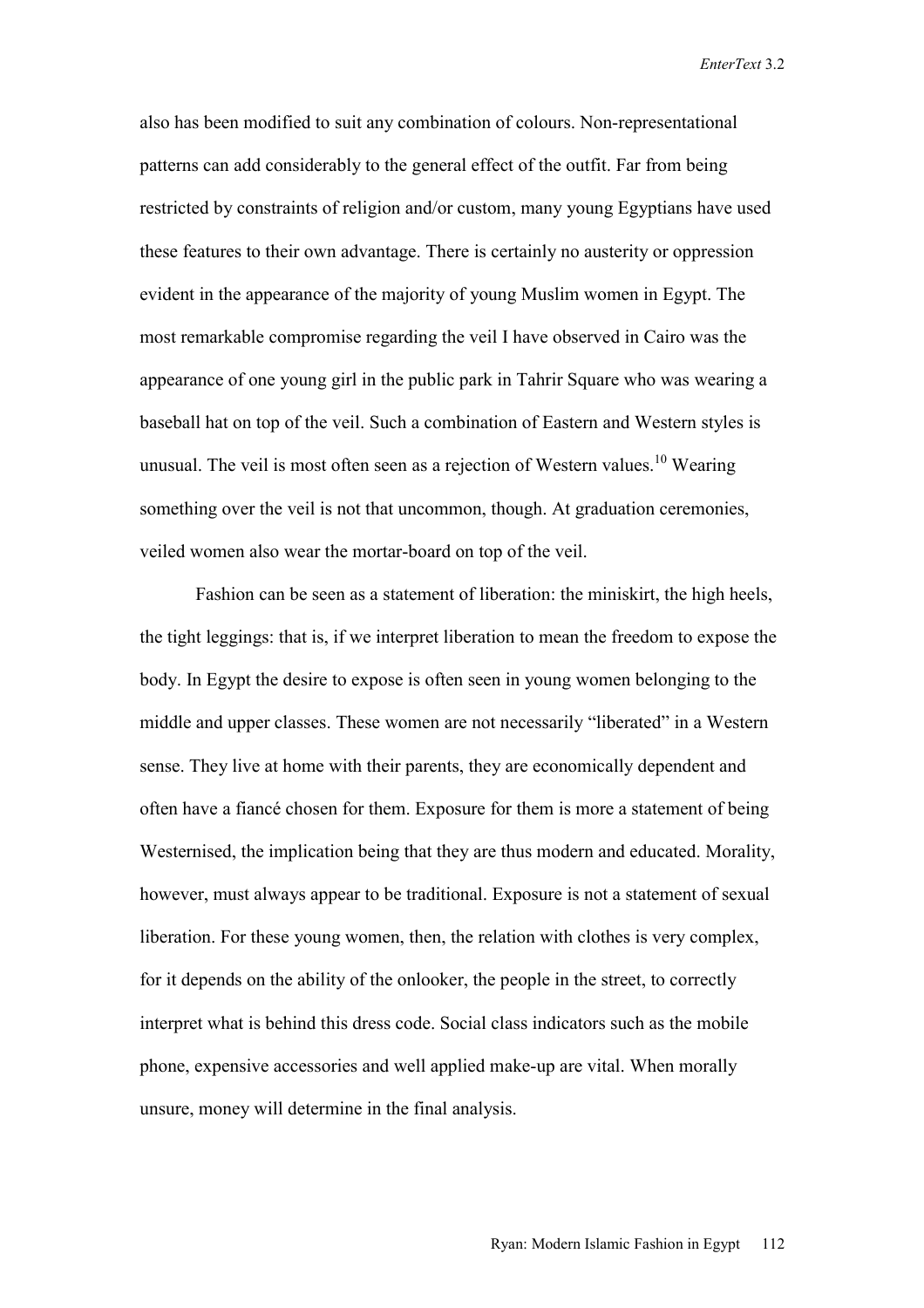True social freedom, in the sense of being able to walk anywhere at any time, is really only achieved, however, if the woman is veiled. A veiled woman is easily interpreted by the onlooker. And even if there is no moral purity under the veil, at least the woman is prepared to pay lip service to the tradition—which will in most cases satisfy the onlooker. The purposeful walk, the conservative dress and the veil, will enable this woman to walk where her Westernised counterpart would not dare to be seen. Far from indicating oppression, conservative clothes and the veil in particular liberate a woman more than low-cut, tight-fitting Western-style clothes. In Egypt then, women who choose Western-style clothing and opt for tight-fitting, revealing clothes do risk harassment on the street. They are in a similar position to Naomi Wolf's American woman standing in front of her wardrobe, unsure of what to wear: afraid of either appearing unattractive, or too feminine and thus a target for harassment.<sup>11</sup> The compromise made by these Egyptian women, however, seems to be not a decision not to wear revealing clothes, but rather a decision not to go to places where they would be highly censured, and to avoid walking in the street as much as possible, either by driving or having a driver.

Both veiled and unveiled Egyptian women love make-up and for the most part make-up is not associated with sexual looseness as long as it is not too gaudy. Even when it is very gaudy, a veil will counteract its potentially unsettling effect.

The veiled woman, therefore, wearing modern Islamic fashions seems to have a decided advantage over Western women and Egyptian women wearing Western clothes. Protected by the Islamic rules of modesty, the veiled woman is under no pressure to reveal her body in order to be seen as feminine. Egyptian fashion designers having catered for her requirements, she has a huge range of fashions to choose from that will not evoke harassment in the street.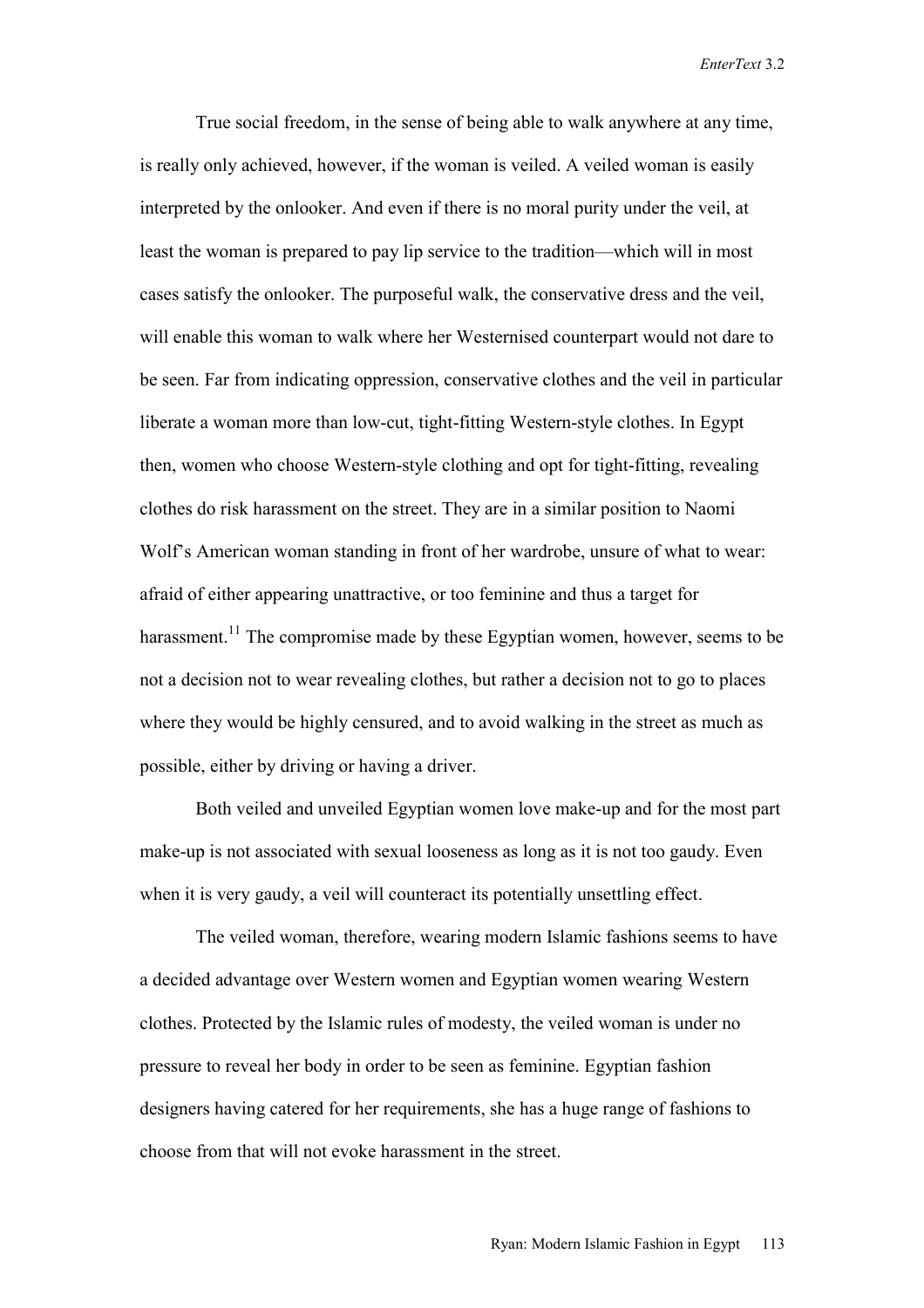There are many reasons, according to Arlene MacLeod, why women choose to be veiled. It has strong religious overtones, but it has also become a fashion like any other. It is a way of combating unwanted attention from men in the street, but it is also for some "an expression of hard times."12 It has become increasingly necessary for women to work particularly after marriage, when a husband's income will no longer cover all the household expenses. For women to work at all is considered *haram* (taboo in a religious sense), but after marriage if a woman works, it is considered even more wrong. Being veiled can help to offset this wrong whilst simultaneously confirming the woman's sense of her traditional position in society even if she is pressed financially to leave her home, and possibly children, to go out to work.<sup>13</sup> The *hijab* gives women the means to send a strong message to their husbands and men in general:

 The *higab* voices the protest that many women dare not voice directly to their husbands, and perhaps that many cannot articulate completely even to themselves. The veil, above all, demands respect for the wearer. "When I put on the *higab*, men must respect me. It says that I am a good woman, and if they are a good man, they will see that it is right that they treat me with dignity.<sup>14</sup>

In a class of several hundred university students, those young women wearing full *hijab* are now in a decided minority in cities like Mansoura. The great majority of female students are wearing modern Islamic fashions. One of the characteristics of the full cover is to blur class distinctions and of course almost all physical difference between one woman and another, thus creating a sisterhood amongst female Muslims. Most young Egyptian women are not opting for this mode of dressing, however. Perhaps it is an element of modernisation itself in Egypt that young women want to be somewhat different from other young women while still concerned with the rules of modesty. Modern Islamic fashion can be seen as a means of personalising Islamic clothing, thereby making it individualistic. In Egypt, conformity is necessary while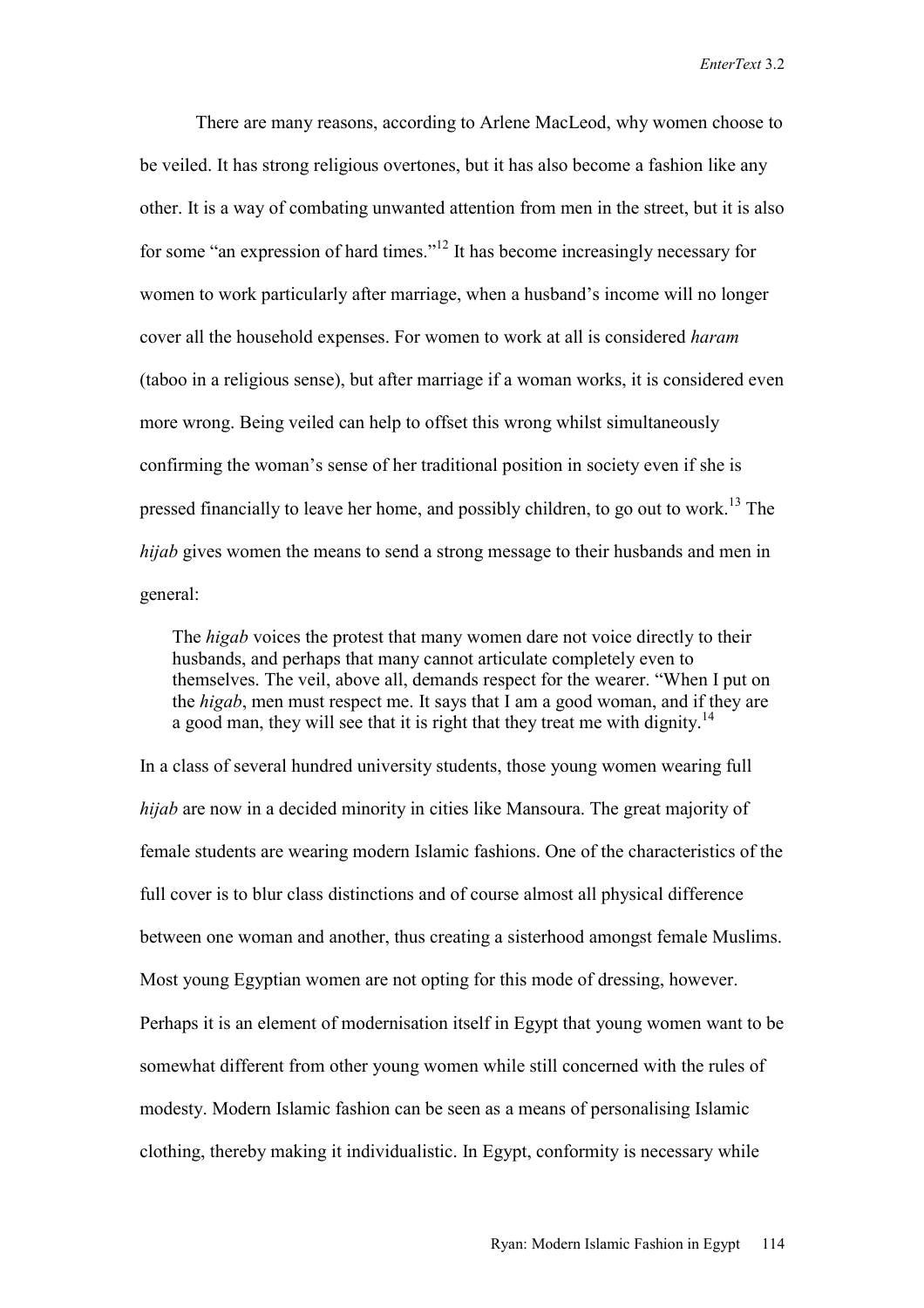sustaining individuality. Elizabeth Wilson, in *Adorned in Dreams*, sees clothes as a possible link between the modern individual and the mass group:

 Modern individualism is an exaggerated yet fragile sense of self—a raw, painful condition.

 Our modern sense of our individuality as a kind of wound is also, paradoxically, what makes us all so fearful of not sustaining the autonomy of the self; this fear transforms the idea of "mass man" into a threat of self annihilation. The way in which we dress may assuage that fear by stabilizing our individual identity. It may bridge the loneliness of "mass man" by connecting us with our social group.<sup>15</sup>

In Egypt, the wearer of modern Islamic fashion belongs to the community but is also an individual.

Thinking about fashion and clothes leads us inevitably to consider the place of the body itself in Egyptian society. The pressure on women to have beautiful bodies is as strong in Egypt as anywhere else. Having given my university students writing assignments on various aspects of Egyptian society and culture, it emerged that there was a general consensus on what could be called beautiful. The eyes more than any other feature of the face are important in determining whether a woman is considered beautiful or not. Green eyes are very well liked. Mansoura women are considered the most beautiful of Egyptian women for this reason as well as their lightness of complexion. However, black irises are considered the most stunning in the brown and dark eyes categories. A straight nose, and full mouth are admired. (One informant told me that red cheeks are a sign of nobility and are highly coveted.) The hair of course is a major concern. It should be shiny and thick but most importantly fine in appearance and straight. The word *leece*, meaning straight and fine, is most often used in Egyptian Arabic with regard to beautiful hair, and judging from the sales pitch used by shampoo marketers is one of the most important goals for any would-be beauty.

The full figure is no longer in fashion. As in the West, the young Egyptian woman wants to be slim all over, but a big bust is a must in Egypt. Women are very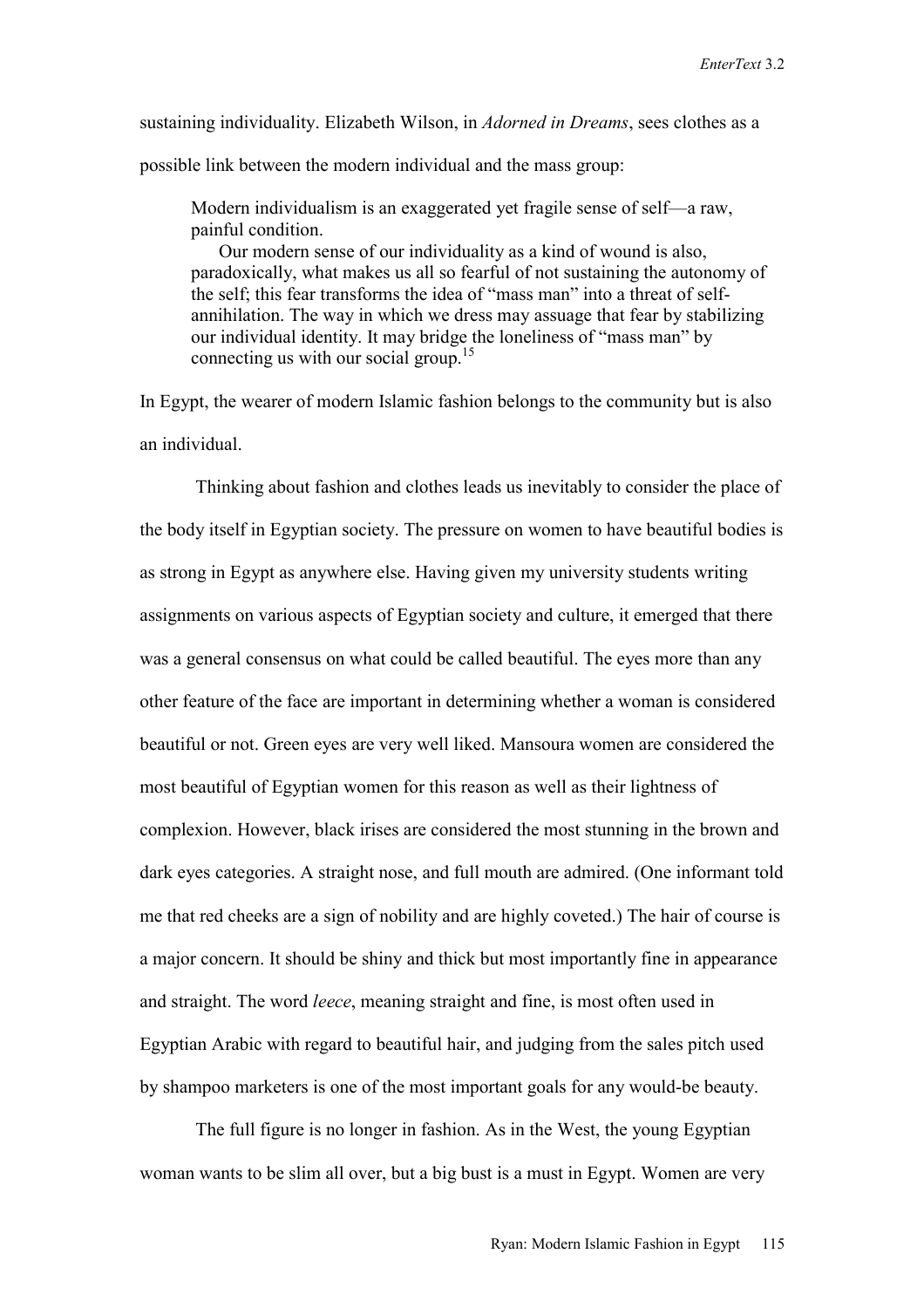conscious of the size of their chest measurements. It seems as if the Barbie ideal has taken firm hold here.

Being beautiful, for a woman, is extremely important in the quest for a good husband in Egypt, and the importance of getting a husband in Egypt cannot be overstated. (Many of my students were at the engagement stage of the marriage process.) From the age of about seventeen, marriage becomes the chief concern of most young Egyptian middle-class girls. Middle-class boys, too, are very concerned with getting married, but while many of them are also focusing on their physical appearance (body-building, using cosmetics and hair products) the marriage drive seems to affect them more on a career level. The pressure on boys is to graduate from university, get a job, start a business, "build himself" (Arabic), so that he will be able to put himself forward as a prospective husband. Middle class girls, on the other hand, want to graduate from university, and then get married and, hopefully, work. They know there is a chance that they will not work because the social pressure on newlyweds tends to result in a baby within the first year of marriage, meaning the young woman is expected to stay at home and take care of the baby while the young man goes out to work. The initial importance of being beautiful, then, is to attract the best young man available within the appropriate social class and income-bracket. After marriage it becomes a question of keeping down encroaching weight, keeping the husband interested, and generally protecting what has been achieved. This is even harder than getting the man in the first place. The man is "out there" meeting new people, moving ahead, seeing other young women who are still looking for a husband. The young woman at home with a baby is in a difficult situation. After a few years she will begin to blame any problems in the marriage on her "waning" looks. (This may or may not be true. Diverging life experiences, lack of common subjects of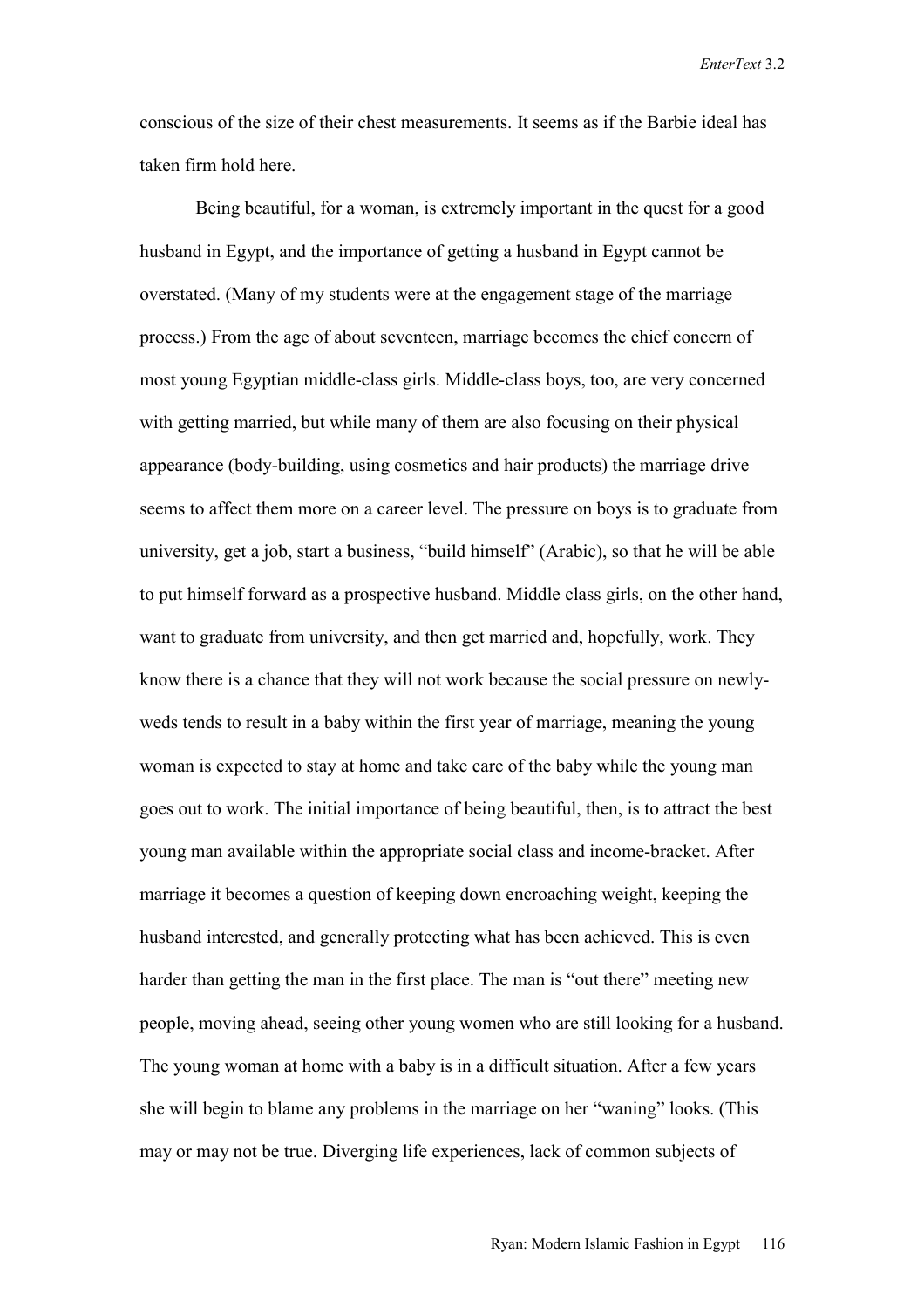conversation, and of course exhaustion as the man often works very long hours in more than one job, may be more significant factors in the decline of the marriage relationship.) At this point cosmetics are not seen as enough anymore. Plastic surgery may now be considered.

When taking on the Western-style dress does a woman also take on the "beauty obligation"? It seems to be acceptable for a veiled middle-aged woman to grow old gracefully, but it is less easy for a forty-something year-old woman to let this happen if she wears Western clothes. There seems to be a certain pressure. If you're going to be Westernised, you've got to go all the way and do it well. An older woman who is not veiled and does not keep up with the beauty standards is not given the same respect on the street as her veiled counterpart. For she is not seen as a *haga<sup>16</sup>* but some indefinable person who is breaking the rules without the necessary attractiveness to get away with it.

In Egypt, women's self-image is very closely connected to appearance. Girls begin interfering with their physical appearance quite young. It is not simply their teeth that become a target for improvement but their noses, skin colour and of course hair colour and texture. *Fair and Lovely*, a skin bleach, is advertised on TV. If not actively engaged in acquiring a tan, girls are often engaged in becoming "fairer." Brides-to-be in particular are under pressure to be as white as possible.

Young women in Egypt first work on the "illusion" that they have the "ideal" shape. Before becoming engaged this is the first step. Attracting a potential husband is extremely important. The problem is what will happen after marriage when he discovers that the impression he had of her physique was not accurate. So after creating an illusion, by wearing very tight, usually black, clothes or even a corset, the young woman must make the illusion a reality. This could take the form of rigorous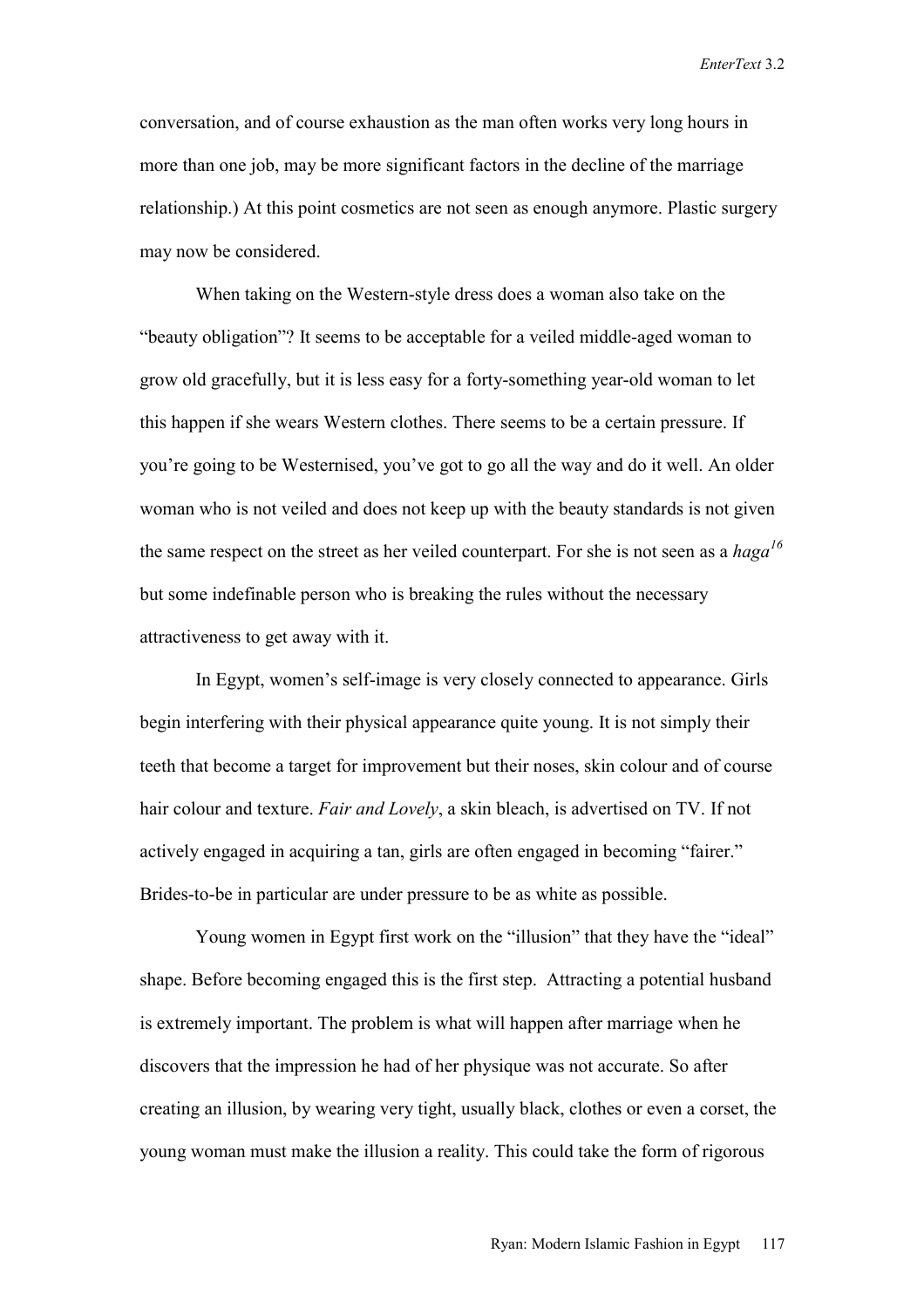dieting, exercise or, in more extreme cases, surgery. This sequence of events seems to be found primarily amongst upper middle-class women who can afford recourse to a plastic surgeon. Here also the fashion difference between those who wear Western fashions and those who wear modern Islamic fashions becomes very evident. Modern Islamic fashions tend to obscure the shape of the body. Layers of flowing garments and an extensive veil leave almost everything to the imagination of the on-looking male. If he is deluded into expecting more, or less, than is really the case, it is his own fault and he cannot blame the woman for misleading him. This places the woman under far less pressure to interfere with her body to please her husband/fiancé. The more "revealing" Western clothes demarcate the body, possibly as it is or in many cases as the woman would like it to be. Without the support of lycra clothing however, the body takes on a far floppier shape. *Wonder Bras* are only effective if their presence is not suspected. When they come off, a very different shape is revealed. The irony of Western clothing is that it makes the actual body in all its reality very much a runner-up in the beauty stakes when compared with the clothed body. Not only can the body then be interpreted in much the same way as a written text, like a text it can also be manipulated, altered and even rubbed out.

Having spent three months working by night in a beauty centre in Cairo, I can conclude that plastic surgery is the more radical method of making the illusion a reality, and it is a thriving business in Cairo. Men resort to surgery for lypo-suction and hair transplants, women for anything from wrinkle reduction, to tummy tucks, to breast "improvement," to nose jobs.

Corporeality (the experienced reality of the human being of his/her body) is far more crucial to women's self esteem than to men's. Generally, men in Egypt seem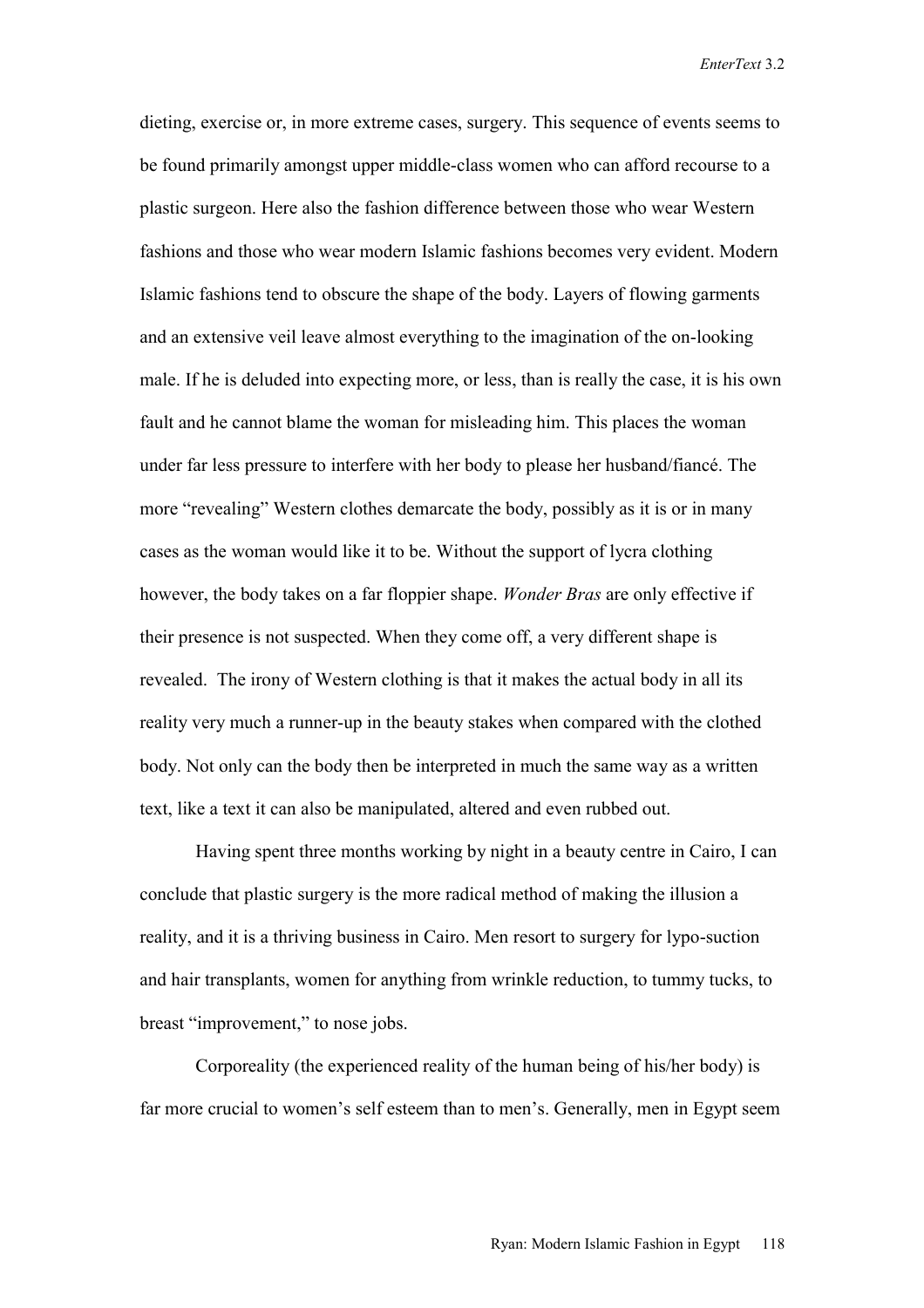to be much more concerned with their clothes and perfumes than with the actual state of their bodies. Men are not judged on the basis of their weight and shape.

Women, on the other hand, are judged on their physical appearance. Many middle class young women are willing to undergo any amount of surgery, any amount of pain, to look the way they want to look. These young women (in their late teens and early twenties) will try to squeeze into any kind of clothing that comes into fashion. The body must be made to fit the prevailing consensus of the right kind of trousers, skirts or footwear. The concept of the mirroring self<sup>17</sup> is much more applicable to women than to men in Egypt. I use the term mirroring here to refer to the action of creating not the clothes to fit the body (as in the old days of tailoring) but of recreating the body to fit the clothes. Mass production all over the world has put huge pressure on individuals to discipline their bodies either by dieting or more radical measures in order to be able to wear "normal" clothes. A trip through any shopping mall or downtown street anywhere in the world will remind one very quickly of what one must look like at this particular time. A quick look through the clothing rails of a department store or boutique makes very clear the size ranges that "normal" women fit into. "Out-sizes" may be found in a separate section or even in a separate shop altogether. If your foot happens to be larger than a size 7 or 8 (41/42) in Europe, you are in danger of going barefoot. In Egypt the sizes tend to be even smaller.

It is not surprising, then, that women are so concerned with weight loss and dieting. Many of the women I have met in Egypt seem to spend their entire adult life on some kind of diet. It is easy to be harsh on women who spend a lot of time and money on their appearance. Feminism tends to berate them as self-oppressed, slaves to fashion oriented to the male gaze. Is paying attention to the body (either by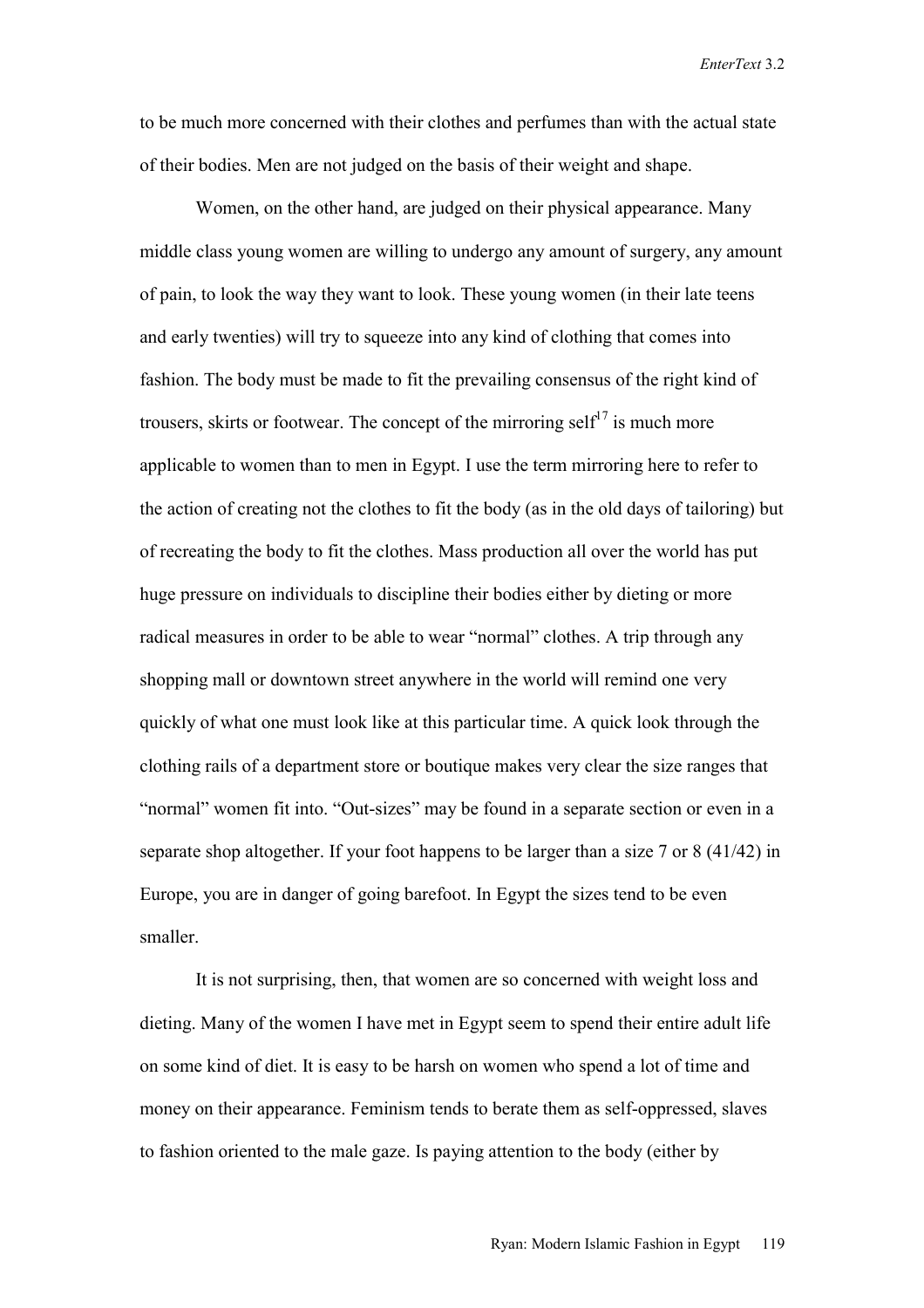spending on cosmetics or undergoing plastic surgery) a form of self-love? Is it a form of pampering, reassurance? Maybe it is a form of consolation, a substitute for the total body care and attention received in childhood from the mother and never replicated since. Or is it rather a form of self-hate, a dissatisfaction with self, a desire to alter, improve, escape? Is playing around with the body an attempt to change things that are actually a lot deeper in the person's character/past?

To what extent can corporeality be reduced to exclusive experience of our bodies as physical realities? When, for example, we look in the mirror, how can we ever appraise the image we see in purely physical terms? The face will not be separated from the character we know underneath it. Our internal feelings frame the reception of the self looking back at us in the glass. Not only this but other people's treatment of/response to our bodies influences how we esteem them ourselves. We learn to see as beautiful what we have been told is beautiful. We are encouraged to judge certain things as pleasurable by our immediate society, and that unfortunately tends to militate against those who do not fit into those mass-produced products. The standardised sizes have even more drastic consequences. Clinics and even beauty centres (not to mention aeroplane seats) are designed with a maximum size in mind which is quite small: consider the width of examination beds and the kind of chairs found in clinics and beauty centres. If the clinics and beauty centres themselves exclude the larger client then the message seems to be that there are some citizens for whom there is no hope at all of conformity with the ideal, and they are thus excluded from possible treatments. One would imagine that obese people need assistance more than anyone with health care. This does not seem to be the popular belief, however, in Egypt.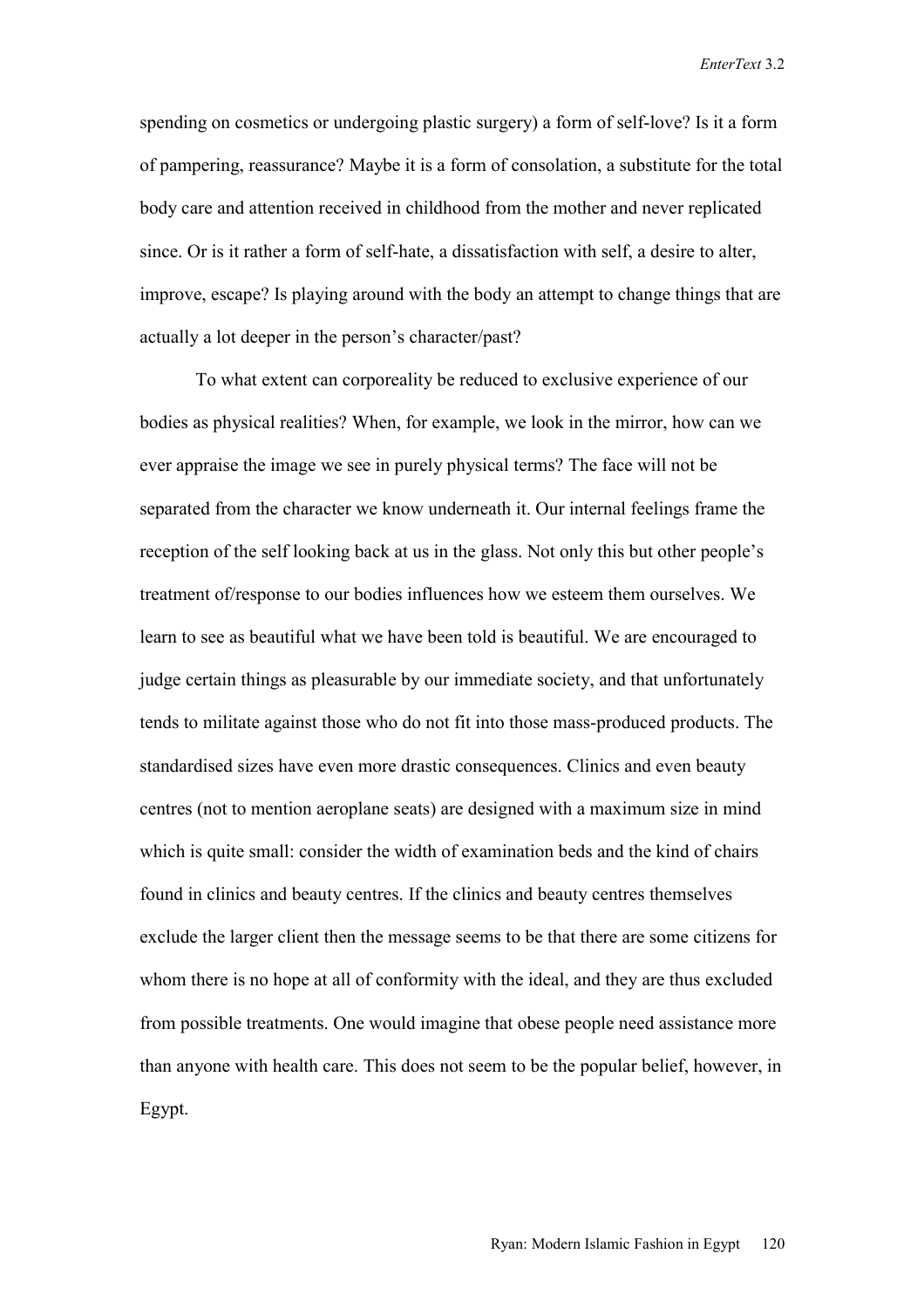The body may not always have been as easily changed as it is now, but the importance of clothes, and particularly of the veil, are certainly not new in Egypt. If we look back to the nineteenth and early twentieth centuries we find that the clothes women chose to wear, or felt they had to wear, demarcated them as either upholders of the status quo and thus respectable, or challengers of the status quo and therefore subversive. The two women who perhaps illustrate this dilemma best are: Huda Sharaawi and Doria Shafik. Whilst the former has been heralded as the leader of the Egyptian Feminist movement, the latter has been virtually forgotten. Sharaawi has been credited with bringing upper-class Egyptian women out of the *harems<sup>18</sup>* and setting women on the road to achievement. Shafik<sup>19</sup> was the younger of the two and was perhaps one of Sharaawi's greatest disciples, going further along the road to selffulfilment than had probably ever been dreamed of by the early founders of the movement in Egypt.

Given the restrictions placed on women in the nineteenth and early twentieth century, it is not surprising that Sharaawi's preoccupation with doing the right thing and never endangering her reputation kept her firmly within the realms of respectable Cairene women. What was acceptable in Paris was not acceptable at home.<sup>20</sup> Sharaawi led the way in removing the veil from the face amongst upper-class Egyptian women. This veil was different to that worn nowadays by Egyptian women:

 The black face and body veil that Shaarawi removed did symbolise seclusion which, in fact, only the wealthy classes could afford to practise. The Islamic headdress, on the other hand, is used by students at university… and by women who are out at work. It serves, in this sense, as a useful off-limits sign: it tells the public, particularly the male public, that although a woman has left the house to study and work, she is respectable and does not expect to be harassed. It is a useful mechanism for societies in transition, where such off-limits signs have not yet had time to take root internally.<sup>21</sup>

But the rest of Sharaawi's appearance stayed very much within the parameters of what would be expected of a woman of her class and rank. How different from this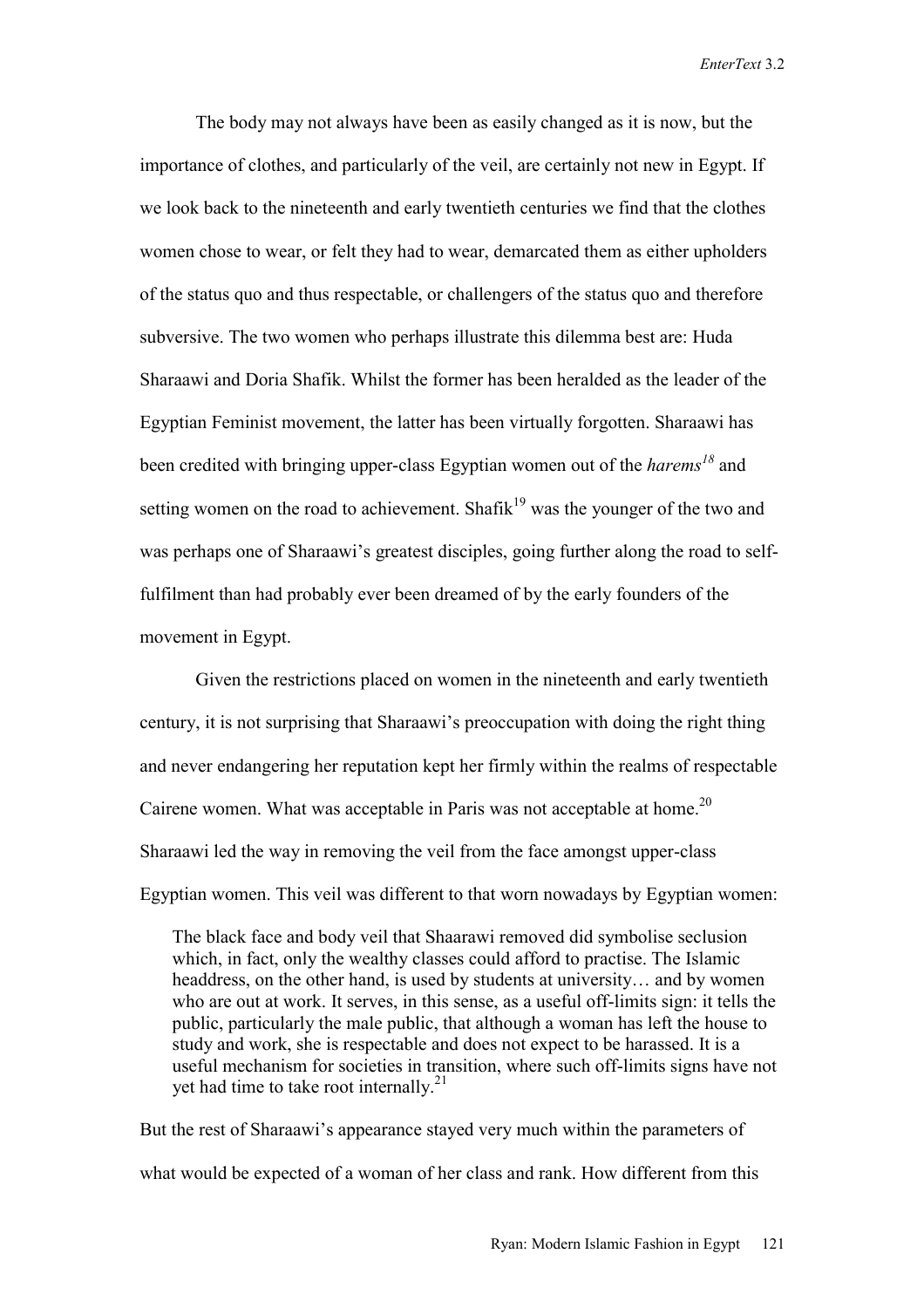paragon of contained social activism must have seemed the young woman appearing in Paris fashions in Cairo who seemed to be making so few concessions to the expectations of Cairene society; she who after all was not a Cairene but a provincial (having grown up in Mansoura and Tanta), with no claim at all to either wealth or family name.

Doria Shafik must indeed have seemed a very liberated woman on her return to Egypt from her doctoral studies in Paris. Her very appearance in terms of clothes and style, not to mention her use of make-up and accessories must have made her stand out as a very different kind of Egyptian woman. So different was she, in fact, that she suffered from the ongoing accusation of no longer being Egyptian but of having become French. It was clear even then that Egyptian feminists or indeed Egyptian women wishing to be taken seriously in any field would have to tread a very careful path between modernisation and Westernisation. There is no advantage to being too individualistic or out of step with your peers in Egypt.

Even though upper class women may have led the way in the early decades of the twentieth century, casting off the face veil, and making their way in the public domain, the later years of the twentieth century have seen a re-establishment of some of the symbols if not the reality of seclusion. Not least of these is the current popularity of the veil amongst the middle classes. It is also possible to find women completely veiled from head to toe walking around Cairo, but the important point is that these women are indeed walking around the city, going about their business, driving cars or taking public transport. Seclusion is now a personal matter, whereby women seclude themselves from the public gaze by means of their clothing rather than by living behind the screened windows of their husband's house. Helen Watson sees this return to the *hijab* as a form of feminism: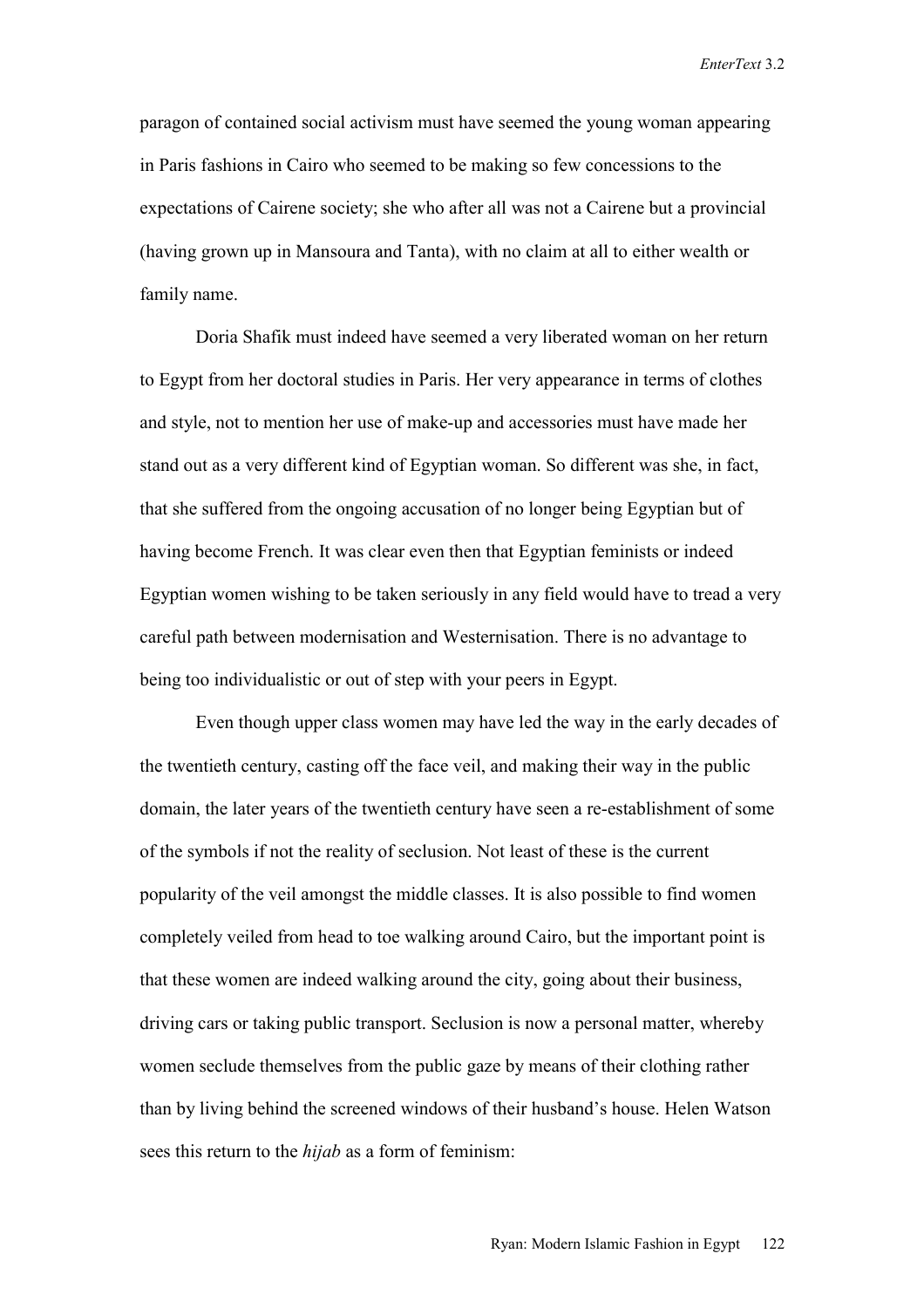…the apparent paradox of a return to the *hijab* among women in the public worlds of employment and education is not 'anti-feminist', but is a kind of 'feminism in reverse' with a moral connotation as well as a political one. The interweaving of secular and sacred concerns represented by the adoption of the veil also can be seen as a reaction against the secular feminism of the West, and as part of the search for an indigenous Islamic form of protest against male power and dominance in public society.<sup>22</sup>

For Arlene MacLeod, the veil symbolises an accommodating form of protest. Women

choose to protest by means of their clothing because it is the easiest thing for them to

alter. She does not see it as a very effective form of feminism, however:

 [t]he accommodating aspect of veiling as a symbol of women's struggle derives from the fact that women see no possibility of men altering, and therefore, they feel that they must adapt and accommodate. The symbolic area of dress is perhaps the least costly realm in which to acquiesce, given the constraints of their current situation; women can then retain their mobility in the city and the right to leave the home and go to work, if they offer this compensation. So women alter their looks to conform to the prevailing norms and expectations, leaving themselves covered, literally, and not vulnerable. Unfortunately, they also leave the prevailing discourse of gender inequality intact $^{23}$ 

There are subtle ways in which a veiled woman can make herself seem aloof in the street. For example, many young women, veiled or unveiled, wear sunglasses. The wearing of sunglasses is quite common also during the winter, as it is only marginally related to the brightness of the sun. Sunglasses give women an anonymity and also a distance which is difficult to bridge for young men who may intend speaking to them in a public place. The veil worn with sunglasses makes the woman virtually unapproachable.

The increasing availability of cars in Cairo and other large cities in Egypt has greatly facilitated women in their wish to travel around unharassed by the general public, and more particularly by members of the opposite sex. However, as only those women who are quite well off financially can afford to ride around in cars, either by themselves or with a driver, we once again see that physical seclusion is an upperclass affair. Peasants and working-class women never could live a life of seclusion.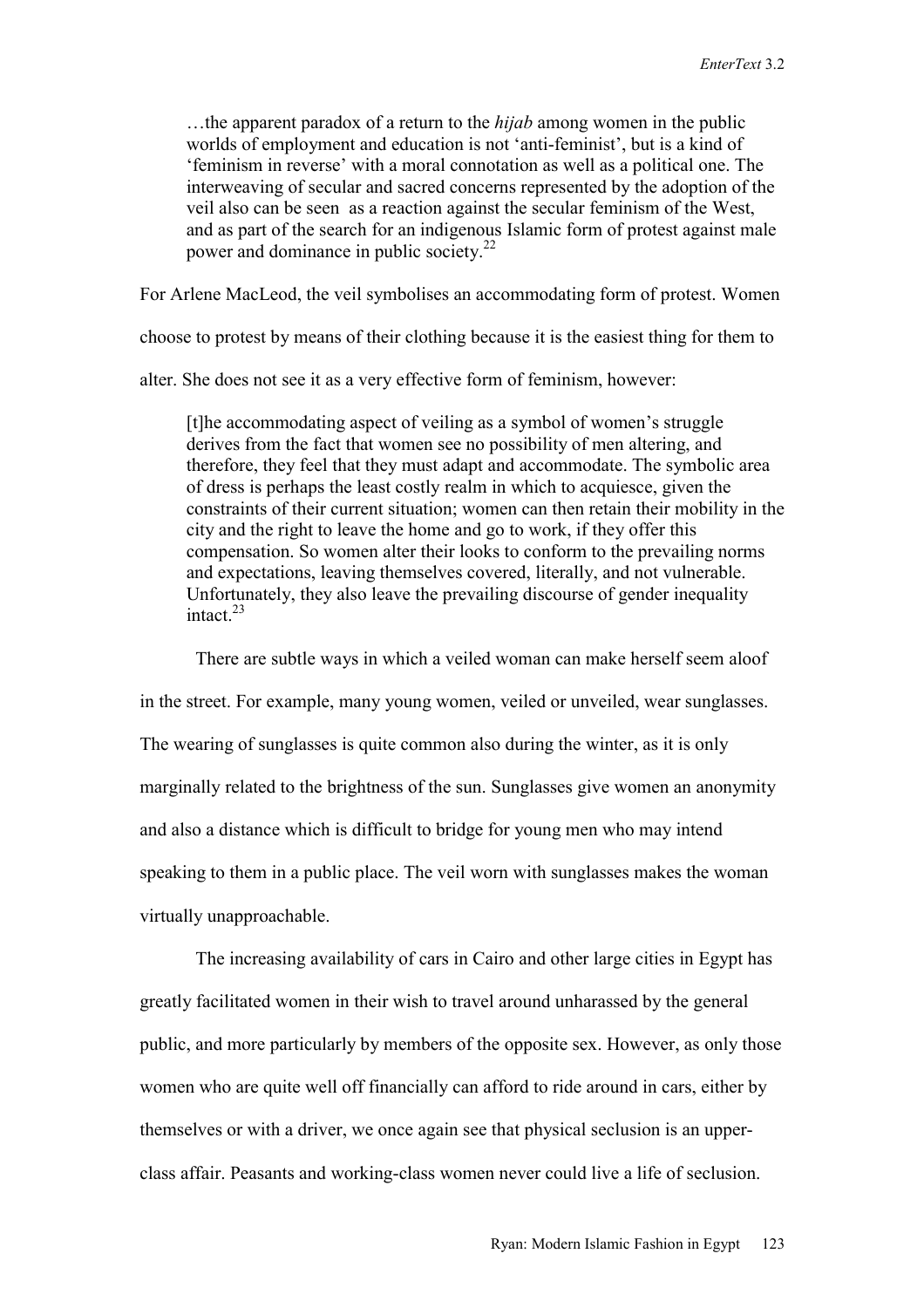They always have engaged in farm work and trade and have worked side by side with their husbands and family members. Veiled or not, their lives were always integrated in the hurly-burly of every-day social life. Far from seeing seclusion then as an oppressive force in Egyptian society, it is more accurate to see it as a luxury few can really afford.

In conclusion, whilst some Egyptian women are dressing in Western fashions and adhering strictly to Western beauty standards, the majority of Egyptian women are following a very different fashion. Modern Islamic fashion as we have seen could be perceived as oppressive—after all, it includes the veil which triggers alarm bells in the minds of many Western onlookers—but it is, I have argued, a far more liberating type of fashion in many ways than Western fashion. The shape of the body can easily be obscured in Islamic fashion; there is no pressure to reign the body in as there is in Western styles. Whether Western eyes appreciate modern Islamic fashion or not is a matter of taste in the final analysis, but I, for one, think it deserves some attention as it has a lot to offer.

 $\overline{a}$ 

<sup>&</sup>lt;sup>1</sup> Deniz Kandiyoti, "Women, Ethnicity, and Nationalism" in Hutchinson and Smith, eds., *Ethnicity* (1996, London: Oxford University Press), 312.

 $2^2$  This paper is based on my research in Egypt during the four years I spent living and teaching in two Egyptian cities, Cairo and Mansoura.

<sup>&</sup>lt;sup>3</sup> The Islamic dress code is known as *al-ziyy al-Islami*.(Fadwa El Guindi, "Veiling Infitah with Muslim Ethic: Egypt's Contemporary Islamic Movement," *Social Problems* 28.4, April 1981, 465).

<sup>&</sup>lt;sup>4</sup> Attaba is one of Cairo's poorer districts and well off the tourist beat.

 $<sup>5</sup>$  Black is the most popular colour amongst middle-class young women. It is called the king of colours.</sup> Black clothing is perceived to be more expensive-looking and, of course, slimming.

<sup>&</sup>lt;sup>6</sup> The term *baladi* here is transliterated from Egyptian Arabic and means traditional.

 $7$  "full hijab" here refers to the full Islamic covering of the whole body, including the face (maybe the eyes also), which is usually but not exclusively black. *Hijab* itself refers to religious modesty (Akbar